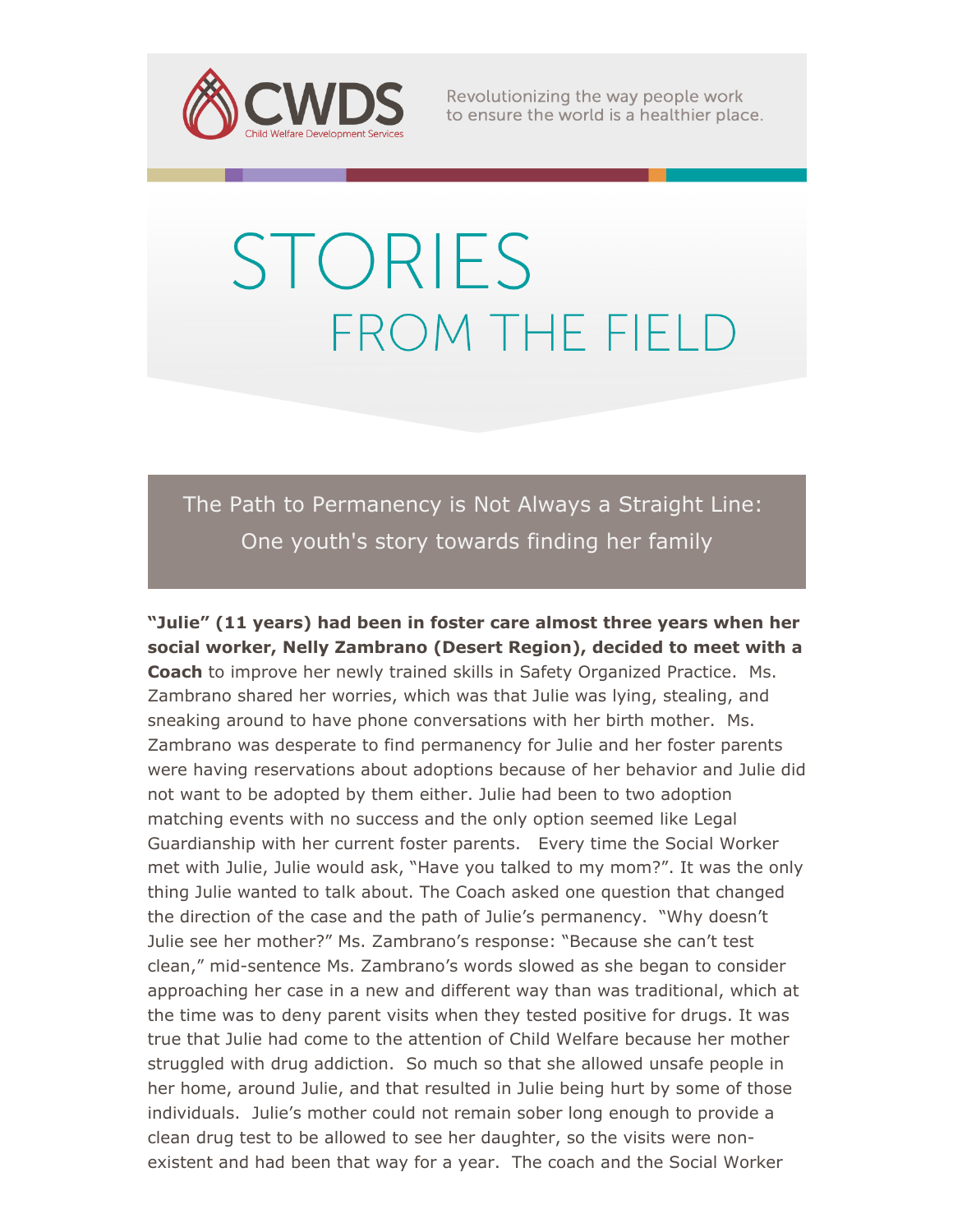began to discuss what the true Danger was in the case which was that when Julie's mom used drugs, she allowed unsafe people around who could hurt Julie. It was decided that this danger could be mitigated in a controlled, supervised, and safe environment, so Ms. Zambrano set up supervised visits between Julie and her mother.



At the first visit, Julie's mom came with gifts. It was apparent that she had been collecting toys from garage sales or even collecting toys that had been discarded by others as old and no longer needed. As Julie's mom gave her gifts, Julie's smile grew. The toys appeared to be for a child younger than Julie, but she did not care, nor did it bother her that some of the items were old or broken. The gifts were from her mom. Ms. Zambrano worked with the foster mother so that she was able to supervise the visits with Julie's mom which allowed them to continue their relationship in a safe environment. They spoke on the phone regularly and Julie's mom would even come over and help Julie with her homework. Julie stopped lying, stopped stealing, and stopped sneaking around to contact her mom and her grades improved in school.

 Julie began to talk about her mom and her mom's family with Ms. Zambrano, indicating that while she loved her mom and her mom's family she did not want to be "like them." Fast forward to three years later and Julie decided that she did want to be adopted by her foster parents and her foster parents expressed that they loved her and wanted to adopt her. Julie needed to first learn about her mom and where she came from so that she could understand why she was not with her mom, and that her foster family was right for her. In Child Welfare, we often worry that connecting children with